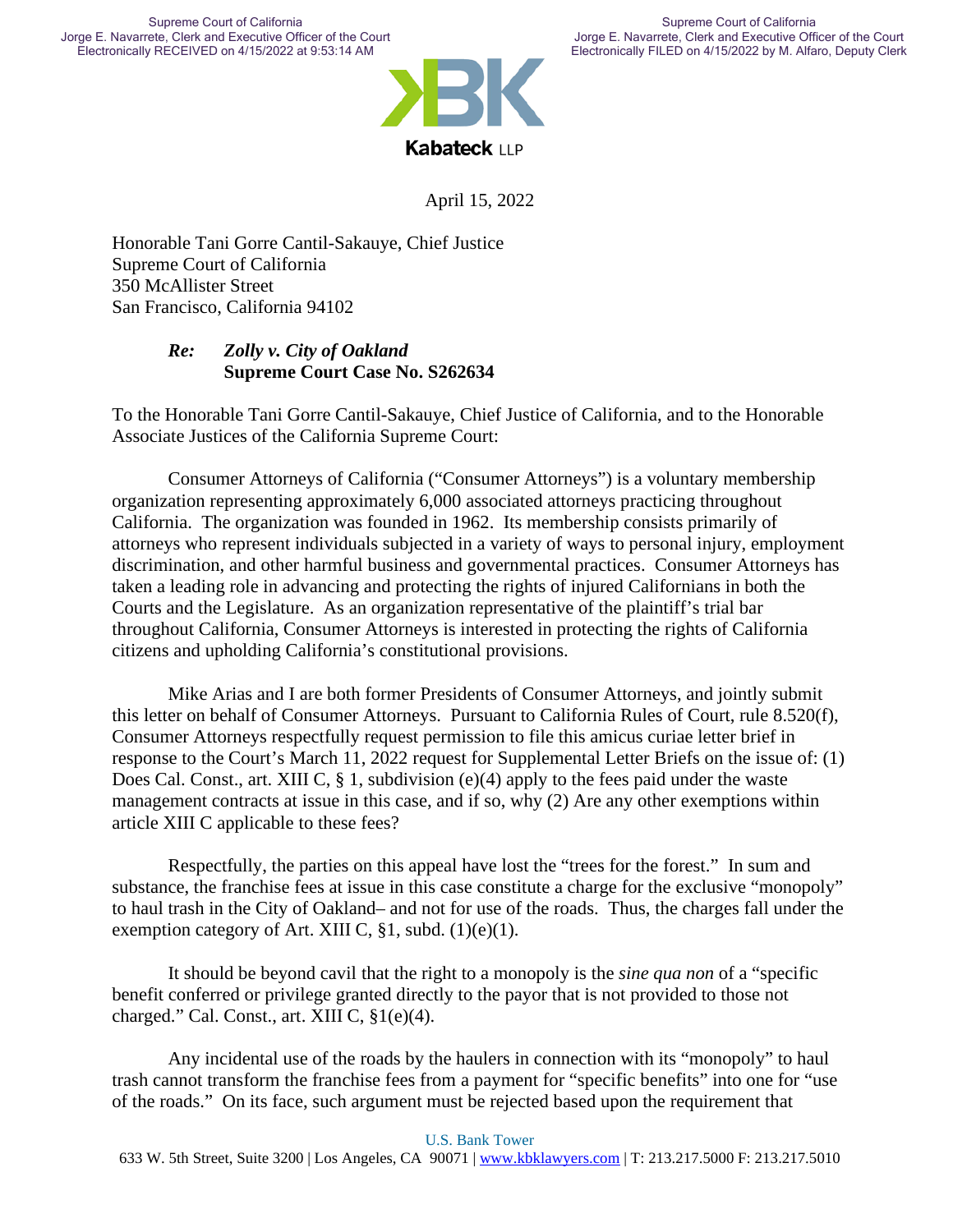

Article XIII C must be "liberally construed to effectuate its purpose of limiting government revenue and enhancing taxpayer consent." (*Silicon Valley Taxpayers' Assn. v. Garner* (2013) 216 Cal.App.4th 402, 408.) Indeed, such "game playing" would easily extend to claims that most charges for a "specific benefit" constitutes "use of the roads", such as:

- A local government could enact ordinances requiring citizens in a geographic zone to only use "one contractor" for home construction – and impose a 10% "franchise fee" that is passed through to local government (even though it incurs no related costs) – arguing that this payment for "use of roads" to get to (and from) worksites.
- A local government could create the exclusive franchise for one company to sell ice cream throughout Los Angeles, and impose a 10% franchise fee on the gross revenues of all ice cream sold – – arguing that this payment for "use of roads" to get to (and from) buildings where the ice cream is delivered.

Under each of these examples, the franchisee's use of the roads would be incidental to the "specific benefits" conferred. But these examples (or the myriad of others) demonstrate that such contentions would directly contradict the spirit, intent and language of Prop 26. By its terms, Article XIII C prohibits a local government from creating "profit centers" for the conveyance of "specific benefits." That is why Art. XIII C,  $\S1(e)(1, 2)$  defines such charges as "taxes" unless the charges "do not exceed the reasonable costs to the government of conferring the benefit." The City of Oakland simply cannot create a "profit center" by imposing franchise fees for the conveyance of the "specific benefit" of a monopoly.<sup>1</sup>

The City of Oakland's retort that there can be no costs incurred by a governmental entity in conveying a monopoly is not true. That is because the City of Oakland likely incurs some costs to implement this program – including its supervision to make sure that the trash haulers are providing services that comply with its contractual provisions, comport with all recycling programs and with ACWMA Ordinance 20012-01 (Alameda County's Mandatory Recycling Ordinance).

It must also be stressed that the City of Oakland has attempted in its briefing to create a "stalking horse" by inferring that the enforcement of Art. XIII C, §1(e)(1) would eliminate the ability of governmental entities to create franchises. That is not true – franchise fees are permitted, so long as they comply with California Constitutional provisions such as Art. XIII C,

 <sup>1</sup> Amici agrees with Howard Jarvis Taxpayers Foundation that the City of Oakland cannot circumvent the Prop 26 proscriptions by claiming the franchise fees are to pay for use of the public roads that all of the public is allowed to use. However, our arguments that the franchise fees are for a "specific benefit" – and thus should be categorized under the first exemption – is independent of such considerations.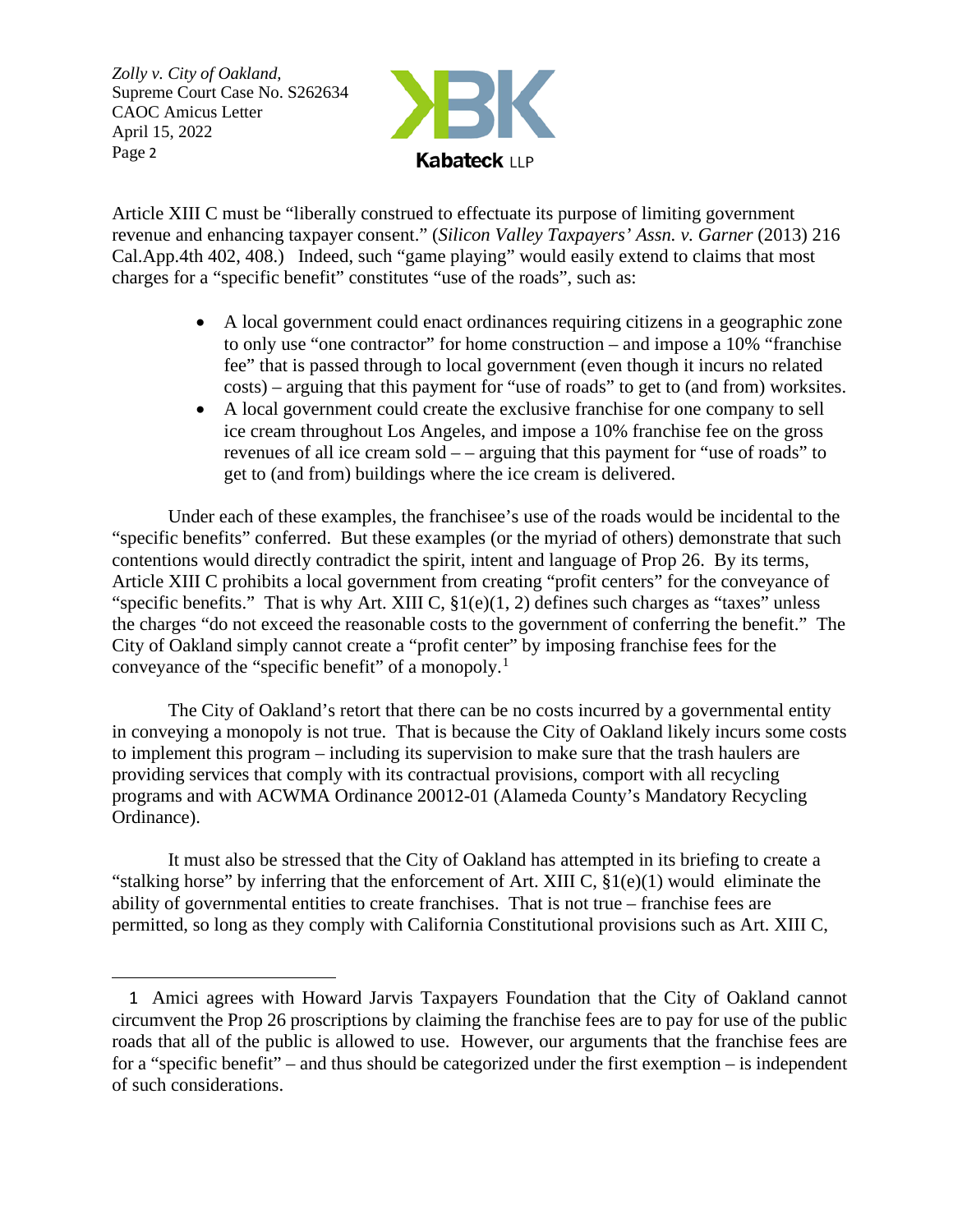

§1 (*i.e.*, either qualify for the exemption provisions or satisfy the Constitution's voting requirements).

The City of Oakland further argues that the monopoly (*i.e.* the franchise) itself must be considered "local government property" for purposes of Prop 26. Largely, the City of Oakland bases this argument upon a reference in *Jacks v. City of Santa Barbara* (2017) 3 Cal.5th 248 that franchise fees have not been considered taxes. The fully context of the Court's statement in *Jacks*  referred to government franchises that were directly to use of government property. *Jacks,* 3 Cal.5th at 262.

For example, *City and County of San Francisco v. Market St. Ry. Co.* (1937) 9 Cal.2d 743, 749 related to a franchise for local rail on City streets. Strikingly, in *Santa Barbara County Taxpayer Assn v. Bd. of Supervisors* (1989) 209 Cal.App.3d 940 the Court fully defined a franchise as being for a possessory interest in public real property, similar to an easement:

> **A franchise is a negotiated contract between a private enterprise and a government entity for the long-term possession of land. Franchise fees are paid as compensation for the grant of a right of way, not for a license or tax nor for a regulatory program of supervision or inspection.** (*City & Co. of S.F. v. Market St. Ry. Co*., *supra*, 9 Cal.2d at p. 749; and see Contra *Costa Co. v. American T. B. Co.* (1937) 10 Cal.2d 359, 361-363. Regulation of most franchises is vested in the Public Utilities Commission, not local government entities. (*County of Sacramento v. Pacific Gas & Electric Co.* (1987) 193 Cal.App.3d 300, 313.

> In sum, franchise fees are paid for the government grant of a relatively long possessory right to use land, similar to an easement or a leasehold, to provide essential services to the general public. (See *Cox Cable San Diego, Inc. v. City of San Diego* (1987) 188 Cal.App.3d 952, 966; *Gov. Code* § 50335 authorizing local government entities to convey easements to utilities on the basis of contractual negotiations, and not costs.)

*Santa Barbara County Taxpayers Assn. v. Bd. of Supervisors*, 208 Cal.App.3d at 949 (emphasis added).

In other words, the "historic" reference to franchises has been to those which convey a possessory interest in real property.

Moreover, *Jacks* is a pre-Prop 26 case. That is important because Prop 26 was specifically designed to address historic abuses by local governments that disguised "new taxes as 'fees' in order to extract even more revenue from California taxpayers without having to abide by these constitutional voting requirements." (Voter Info. Guide, Gen. Elec. (Nov. 2, 2010) text of Prop.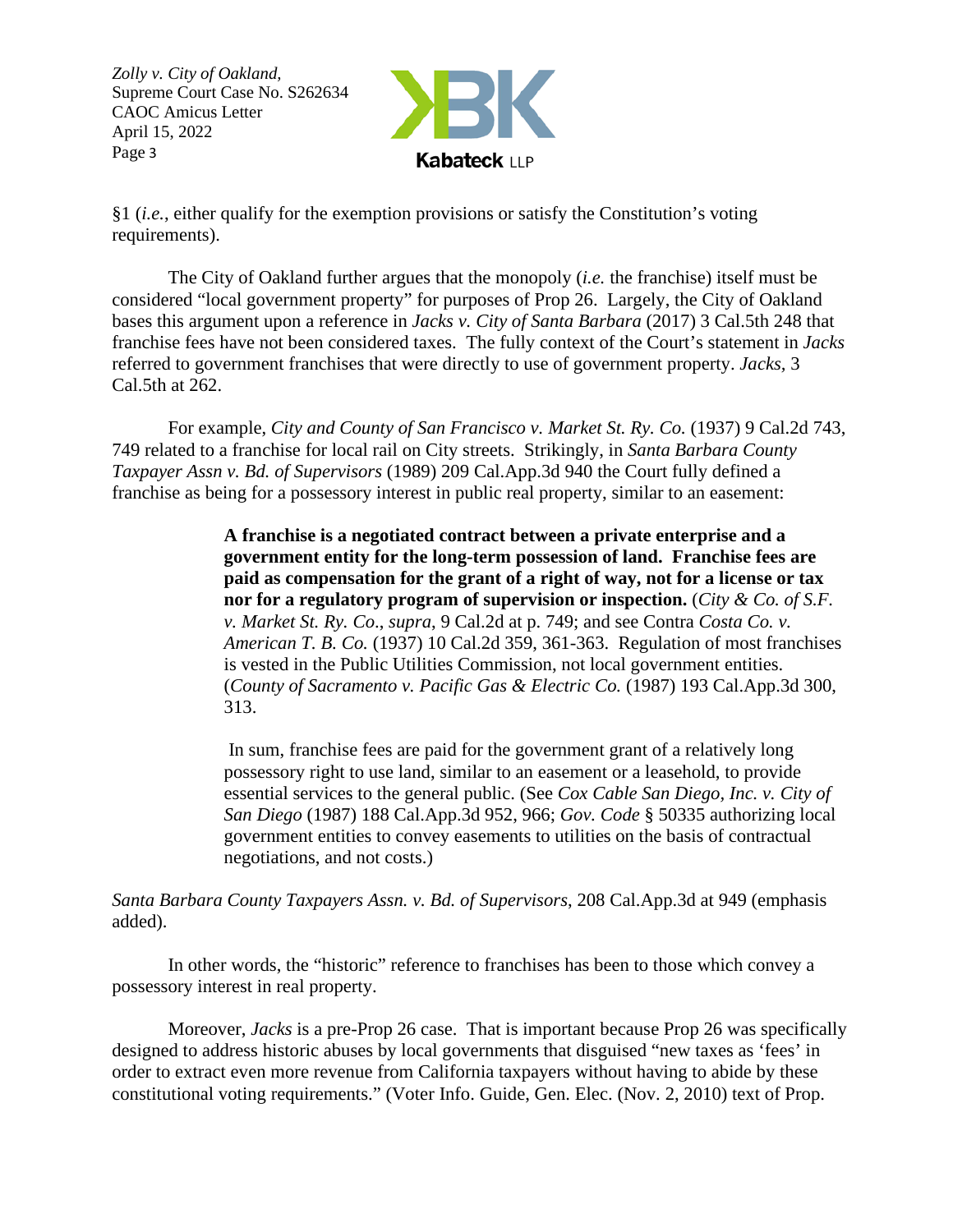

26, § 1, subd. (e), p. 114.) That is why courts have repeatedly ruled that Article XIII C must be liberally construed so as "to effectuate its purpose of limiting local government revenues and enhancing taxpayer consent" (*Silicon Valley Taxpayers' Assn. v. Garner,* 216 Cal.App.4th at 408.) This liberal construction of Article XIII C is critical to this Court's analysis of the City's proffered construction of Article XIII C.

Significantly, one of the key new innovations of Prop 26 was to go beyond the "form" (*i.e.*, "the historic abuses by local governments that disguised 'new taxes as 'fees' . . ."), and instead provide for an additional category in the consideration of whether a charge can be considered a tax. The City of Oakland's proposed interpretation of "local government property" to include the "franchise" as local government property would be an overly expansive interpretation of Cal. Const., art XIII C that would directly contradict – and potentially eviscerate – the inclusion of the additional category of "specific benefits" under Prop 26. By the City's logic, any local government could nullify the new Prop 26 rules governing "specific benefits" under subd  $(1)(e)(1)$  by just labeling them as part of a "franchise," a construction that is contrary to the general rules governing the construction of statutes. (*California Mfrs. Assn. v. Public Utilities Com.* (1979) 24 Cal.3d 836, 844.)

Indeed, this Court cautioned in *Jacks* that trial courts should not place "form over substance" when evaluating whether a charge is a tax. *Jacks,* 5 Cal.5th at 269. And this ruling was before the fundamental changes in Cal. Const., Art XIII C set forth above (pursuant to Prop 26.) In fact, this Court in *Jacks* noted that a charge labeled as a "franchise fee" could be deemed a tax.

In sum, the mandated liberal construction of Art. XIII C to limit local government revenues and enhance taxpayer consent simply cannot be reconciled with the parties' proposed construction of Cal. Const., art. XIII C, subd (1)(e)(4). The franchise fees at issue on this appeal should be categorized under the Cal. Const., art. XIII C, subd (1)(e)(1) charge for a "specific benefit."

Respectfully Submitted,

Brian S. Kabateck (SBN 152054) Mike Arias (SBN 115385)

Counsel for Consumer Attorneys of California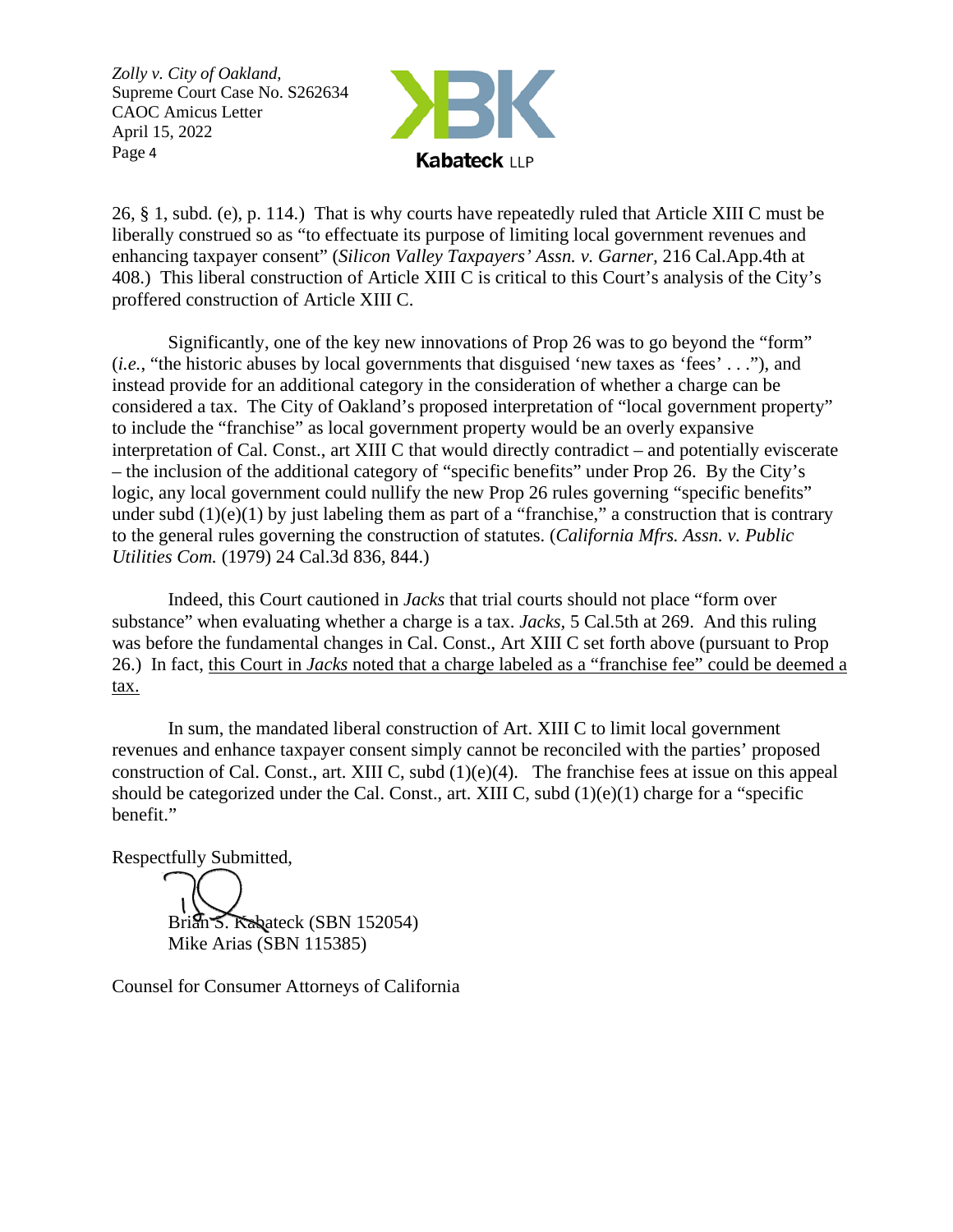

### **CERTIFICATE OF COMPLIANCE**

Pursuant to Rule of Court  $8.520(c)(1)$  and  $(d)(2)$ , the undersigned hereby certifies that the computer program used to generate this brief indicates that it includes 1,589 words, including footnotes and excluding the parts identified in Rule  $8.520(c)(3)$ .

Dated: April 15, 2022

Brian S. Kabateck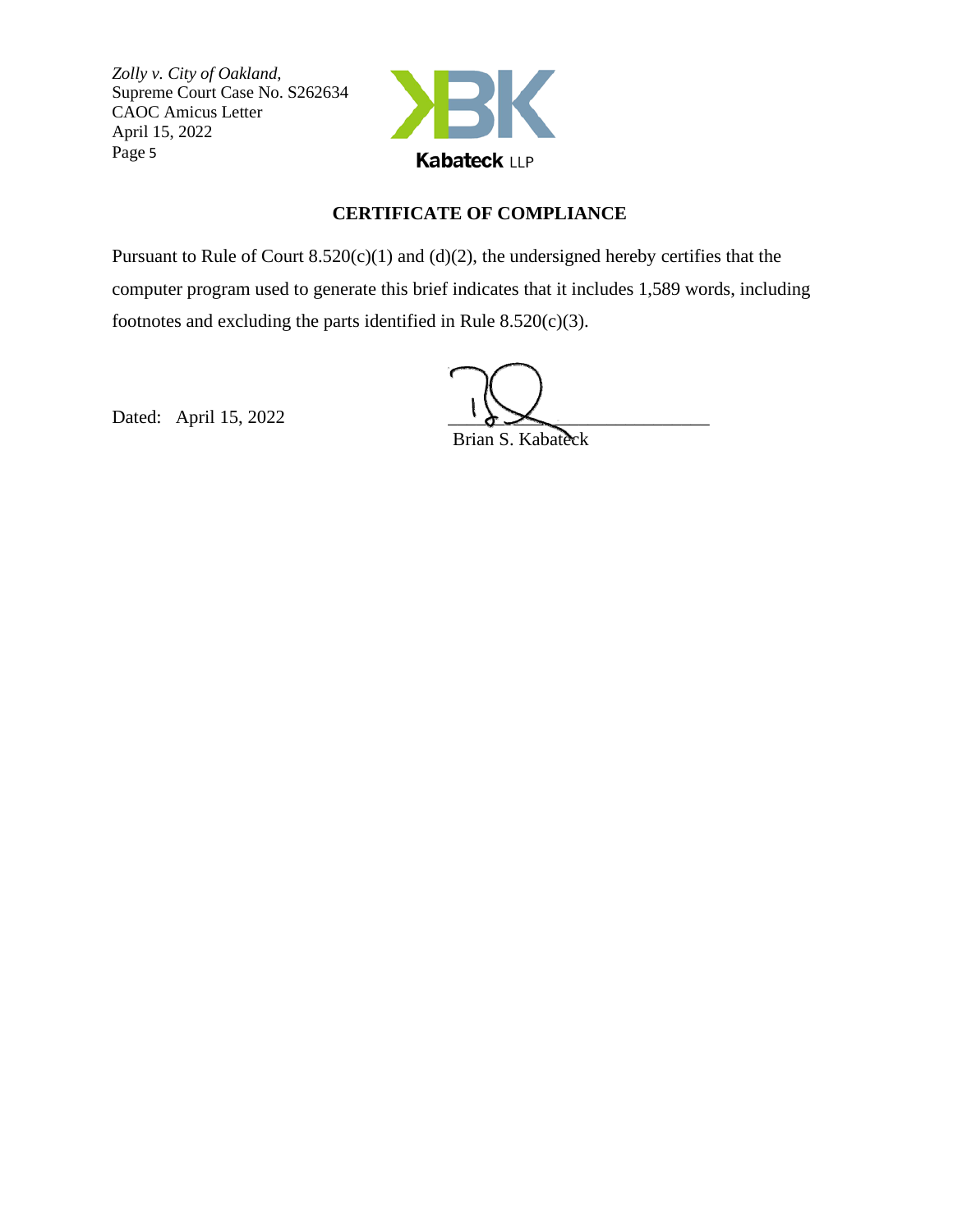#### **STATE OF CALIFORNIA**

Supreme Court of California

# *PROOF OF SERVICE*

# **STATE OF CALIFORNIA**

Supreme Court of California

Case Name:**ZOLLY v. CITY OF OAKLAND** Case Number:**S262634**

Lower Court Case Number:**A154986**

- 1. At the time of service I was at least 18 years of age and not a party to this legal action.
- 2. My email address used to e-serve: **rlk@kbklawyers.com**

3. I served by email a copy of the following document(s) indicated below:

Title(s) of papers e-served:

| $\blacksquare$<br><b>vne</b><br>Filing | <b>Document Title</b>                                        |  |
|----------------------------------------|--------------------------------------------------------------|--|
| <b>LET</b>                             | Letter - Zolly<br>2022<br>$12 - (14 - 1)$<br>Amicus<br>$- -$ |  |

Service Recipients:

| <b>Person Served</b>                                      | <b>Email Address</b>              | <b>Type</b> | Date / Time                   |
|-----------------------------------------------------------|-----------------------------------|-------------|-------------------------------|
| Cara Jenkins<br>Office of Legislative Counsel<br>271432   | cara.jenkins@lc.ca.gov            | e-          | 4/15/2022<br>Serve 9:53:13 AM |
| Zoe Savitsky<br>Oakland City Attorney's Office            | zsavitsky@oaklandcityattorney.org | le-         | 4/15/2022<br>Serve 9:53:13 AM |
| Cedric Chao<br>CHAO ADR, PC<br>76045                      | cedric.chao@chao-adr.com          | $e-$        | 4/15/2022<br>Serve 9:53:13 AM |
| Barbara Parker<br>Office of the City Attorney             | bjparker@oaklandcityattorney.org  | le-         | 4/15/2022<br>Serve 9:53:13 AM |
| Adrienne Weil<br>Metropolitan Transportation Commission   | aweil@mtc.ca.gov                  | e-          | 4/15/2022<br>Serve 9:53:13 AM |
| Larry Peluso<br>Peluso Law Group, PC                      | pelusolaw@gmail.com               | e-          | 4/15/2022<br>Serve 9:53:13 AM |
| Eric Shumsky<br>Orrick Herrington Sutcliffe LLP<br>206164 | eshumsky@orrick.com               | $e-$        | 4/15/2022<br>Serve 9:53:13 AM |
| Joanna Gin<br>Best Best & Krieger LLP<br>323715           | joanna.gin@bbklaw.com             | le-         | 4/15/2022<br>Serve 9:53:13 AM |
| Jeanette Barzelay<br>DLA Piper LLP<br>261780              | jeanette.barzelay@dlapiper.com    | e-          | 4/15/2022<br>Serve 9:53:13 AM |
| Tamara Shepard<br>DLA Piper<br>194772                     | tamara.shepard@dlapiper.com       | le-         | 4/15/2022<br>Serve 9:53:13 AM |
| Jason Litt<br>Horvitz & Levy LLP                          | jlitt@horvitzlevy.com             | le-         | 4/15/2022<br>Serve 9:53:13 AM |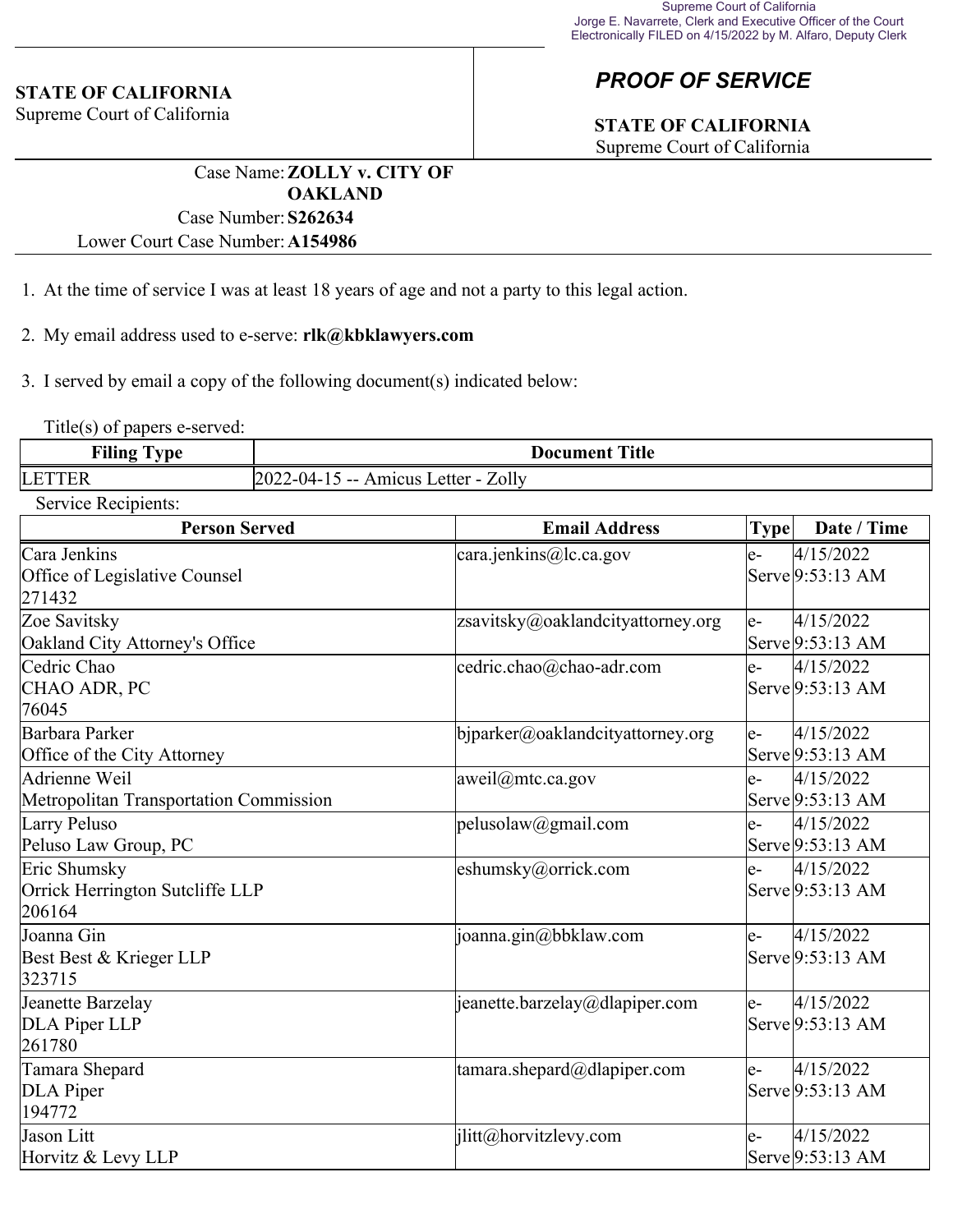| 163743                                                         |                                        |      |                                        |
|----------------------------------------------------------------|----------------------------------------|------|----------------------------------------|
| Robin Johansen<br>Olson Remcho LLP<br>79084                    | rjohansen@olsonremcho.com              | e-   | 4/15/2022<br>Serve 9:53:13 AM          |
| Monica Haymond<br>Orrick Herrington & Sutcliffe LLP<br>314098  | mhaymond@orrick.com                    | le-  | 4/15/2022<br>Serve 9:53:13 AM          |
| Andrew Zacks<br>Zacks, Freedman & Patterson, P.C.<br>147794    | AZ@zfplaw.com                          | le-  | 4/15/2022<br>Serve 9:53:13 AM          |
| Brian Goldman<br>Orrick, Herrington & Sutcliffe LLP<br>279435  | brian.goldman@orrick.com               | le-  | 4/15/2022<br>Serve 9:53:13 AM          |
| Beth Jay<br>Horvitz & Levy, LLP<br>53820                       | bjay@horvitzlevy.com                   | e-   | 4/15/2022<br>Serve 9:53:13 AM          |
| Timothy Bittle<br>Howard Jarvis Taxpayers Foundation<br>112300 | tim@hjta.org                           | $e-$ | 4/15/2022<br>Serve 9:53:13 AM          |
| Barbara Parker<br>Office of Oakland City Attorney<br>69722     | bparker@oaklandcityattorney.org        | le-  | 4/15/2022<br>Serve 9:53:13 AM          |
| Joshua Nelson<br>Best Best & Krieger LLP<br>260803             | Joshua.Nelson@bbklaw.com               | e-   | 4/15/2022<br>Serve 9:53:13 AM          |
| Larry Peluso<br>Court Added<br>281380                          | firm@pelusolaw.net                     | le-  | 4/15/2022<br>Serve 9:53:13 AM          |
| Joshua Mcdaniel<br>Horvitz & Levy LLP<br>286348                | jmcdaniel@horvitzlevy.com              | le-  | 4/15/2022<br>Serve 9:53:13 AM          |
| Lutfi Kharuf<br>Best Best & Krieger<br>268432                  | lutfi.Kharuf@bbklaw.com                | le-  | $\sqrt{4}/15/2022$<br>Serve 9:53:13 AM |
| Robin Johansen<br>Remcho, Johansen & Purcell, LLP<br>79084     | rjohansen@rjp.com                      | e-   | 4/15/2022<br>Serve 9:53:13 AM          |
| Maria Bee<br>Office of the City Attorney                       | mbee@oaklandcityattorney.org           | e-   | 4/15/2022<br>Serve 9:53:13 AM          |
| Paul Katz<br>Katz Appellate Law PC<br>243932                   | paul@katzappellatelaw.com              | e-   | 4/15/2022<br>Serve 9:53:13 AM          |
| Jeremy Rosen<br>Horvitz & Levy LLP<br>192473                   | jrosen@horvitzlevy.com                 | e-   | 4/15/2022<br>Serve 9:53:13 AM          |
| Stanley Panikowski<br>DLA PIPER LLP (US)                       | stanley.spanikowski@us.dlapiper.com e- |      | 4/15/2022<br>Serve 9:53:13 AM          |

This proof of service was automatically created, submitted and signed on my behalf through my agreements with TrueFiling and its contents are true to the best of my information, knowledge, and belief.